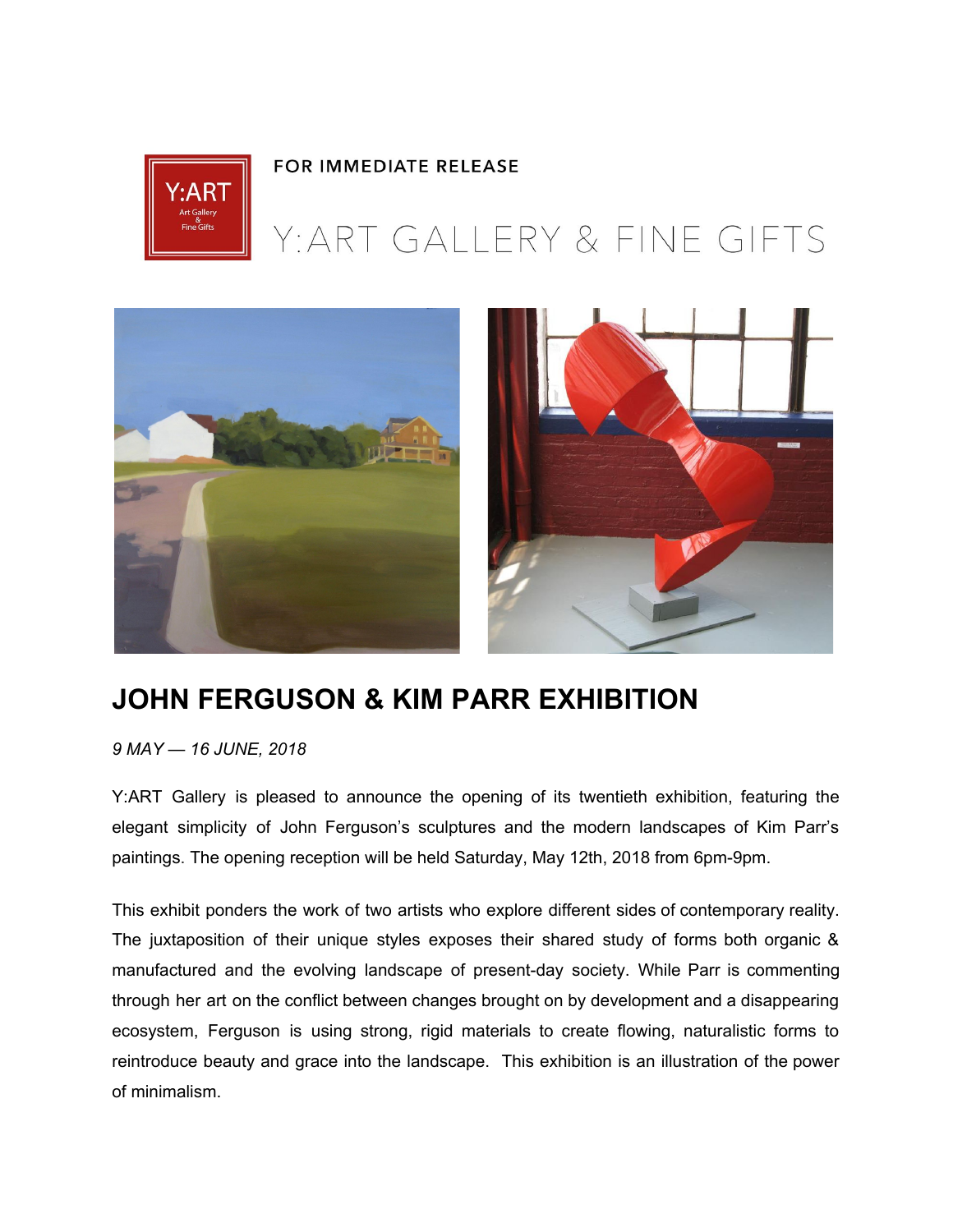## About the Artists

 $\overline{\phantom{a}}$ 

John Ferguson creates beautiful and unique large scale sculptures made from steel, silicon bronze, and or Cor-Ten steel. Over the years his work has moved gradually in the direction of elegance and simplicity. Heavy, bulbous forms have been replaced by dancing, wing-like forms. The welding process and respect for the qualities of the material are interrelated and affect the final piece. Recently, he has moved from cold-rolled steel to Silicon Bronze and a whole new day has dawned. His striking works of art can be found at many universities, museums and businesses including Academy Art Museum in Easton, MD, Towson University, MICA in Baltimore, BWI-Thurgood Marshall International Airport, Centennial Development Corporation in Vienna, VA, Hirshhorn Museum and Sculpture Garden at the Smithsonian Institute in Washington, DC and the Perimeter Mall in Atlanta, GA.

Ferguson holds a BFA from the University of Illinois in Chicago, IL, and an MFA from the Rinehart School of Sculpture at the Maryland Institute College of Art in Baltimore, MD.

Kim Parr lives and works in the Baltimore Washington metro area as a painter. Her minimalist paintings make you look and reevaluate what you see every day. She has a broad understanding of painting from Renaissance craft to contemporary methods. In her work, the Romantic belief of divinity found in nature meets the reality of progress found in consumption. Much of Kim's personal work focuses on landscape and can be classified as realism. Issues of space, light and weather can be found in her paintings and drawings. She is a recipient of a Franz Bader Fund grant for this work. In addition, Kim uses a wide skill set to work on custom paintings that vary in style and size depending on specific needs of each client. The scope of these commissions has Kim producing scenic murals encompassing an entire room, abstract paintings, and paintings with art historical references. Her work is in several private collections including Nancy Dorman and Stanley Mazeroff, and David and Suzie Cordish and has been exhibited throughout the US and in Berlin..

Parr received an MFA in Painting from Yale University and a BFA in Painting from Maryland Institute College of Art.